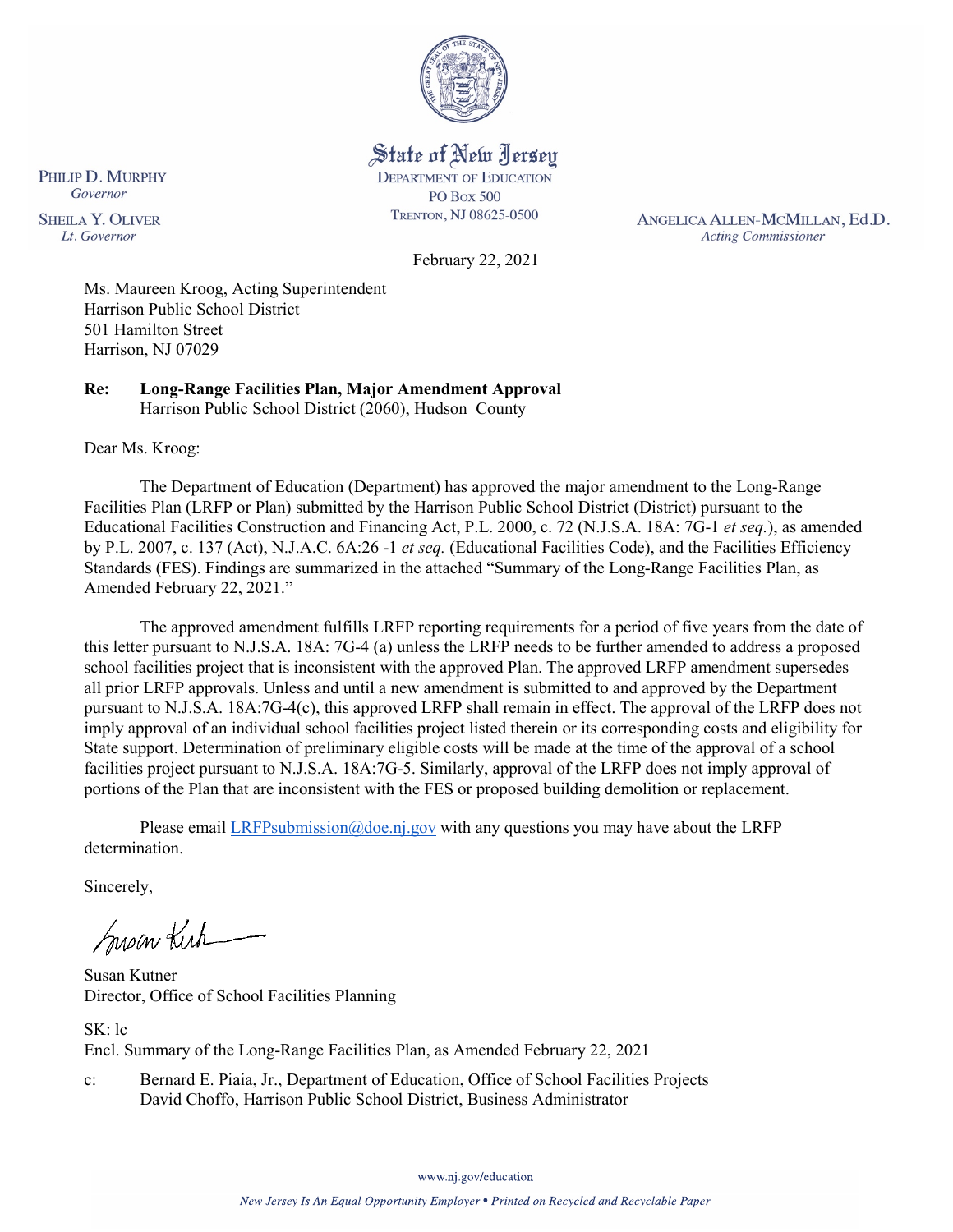# **Harrison Public School District (2060) Summary of the Long-Range Facilities Plan, as Amended February 22, 2021**

The Department of Education (Department) has completed its review of the major amendment to the Long-Range Facilities Plan (LRFP or Plan) submitted by the Harrison Public School District (District) pursuant to the Educational Facilities Construction and Financing Act, P.L. 2000, c. 72 (N.J.S.A. 18A: 7G-1 *et seq.*), as amended by P.L. 2007, c. 137 (Act), N.J.A.C. 6A:26-1 et seq. (Educational Facilities Code), and the Facilities Efficiency Standards (FES).

The following provides a summary of the District's approved amended LRFP. The summary is based on the standards set forth in the Act, the Educational Facilities Code, the FES, District-reported information in the Department's LRFP reporting system, and supporting documentation. The referenced reports in *italic* text are standard reports available on the Department's LRFP website.

### **1. Inventory Overview**

The District is classified as a SDA District for funding purposes. It provides services for students in grades PK-12.

The District identified existing and proposed schools, sites, buildings, rooms, and site amenities in its LRFP. Table 1 lists the number of existing and proposed district schools, sites, and buildings. Detailed information can be found in the *School Asset Inventory Report* and the *Site Asset Inventory Report.*

**As directed by the Department, school facilities projects that have received initial approval by the Department and have been approved by the voters, if applicable, are represented as "existing" in the LRFP.** Approved projects that include new construction and/or the reconfiguration/reassignment of existing program space are as follows: n/a.

| Category                                     | <b>Existing</b> | <b>Proposed</b> |
|----------------------------------------------|-----------------|-----------------|
| Number of Schools (assigned DOE school code) |                 |                 |
| Number of School Buildings <sup>1</sup>      |                 |                 |
| Number of Non-School Buildings <sup>2</sup>  |                 |                 |
| Number of Vacant Buildings                   |                 |                 |
| Number of Sites                              |                 |                 |

#### **Table 1: Number of Schools, School Buildings, and Sites**

Based on the existing facilities inventory submitted by the District:

- Schools using leased buildings (short or long-term):  $n/a$
- Schools using temporary classroom units (TCUs), excluding TCUs supporting construction: n/a
- Vacant/unassigned school buildings:  $n/a$

 $\overline{a}$ 

<span id="page-1-1"></span><span id="page-1-0"></span>*<sup>1</sup>* Includes district-owned buildings and long-term leases serving students in district-operated programs

<sup>&</sup>lt;sup>2</sup> Includes occupied district-owned buildings not associated with a school, such as administrative buildings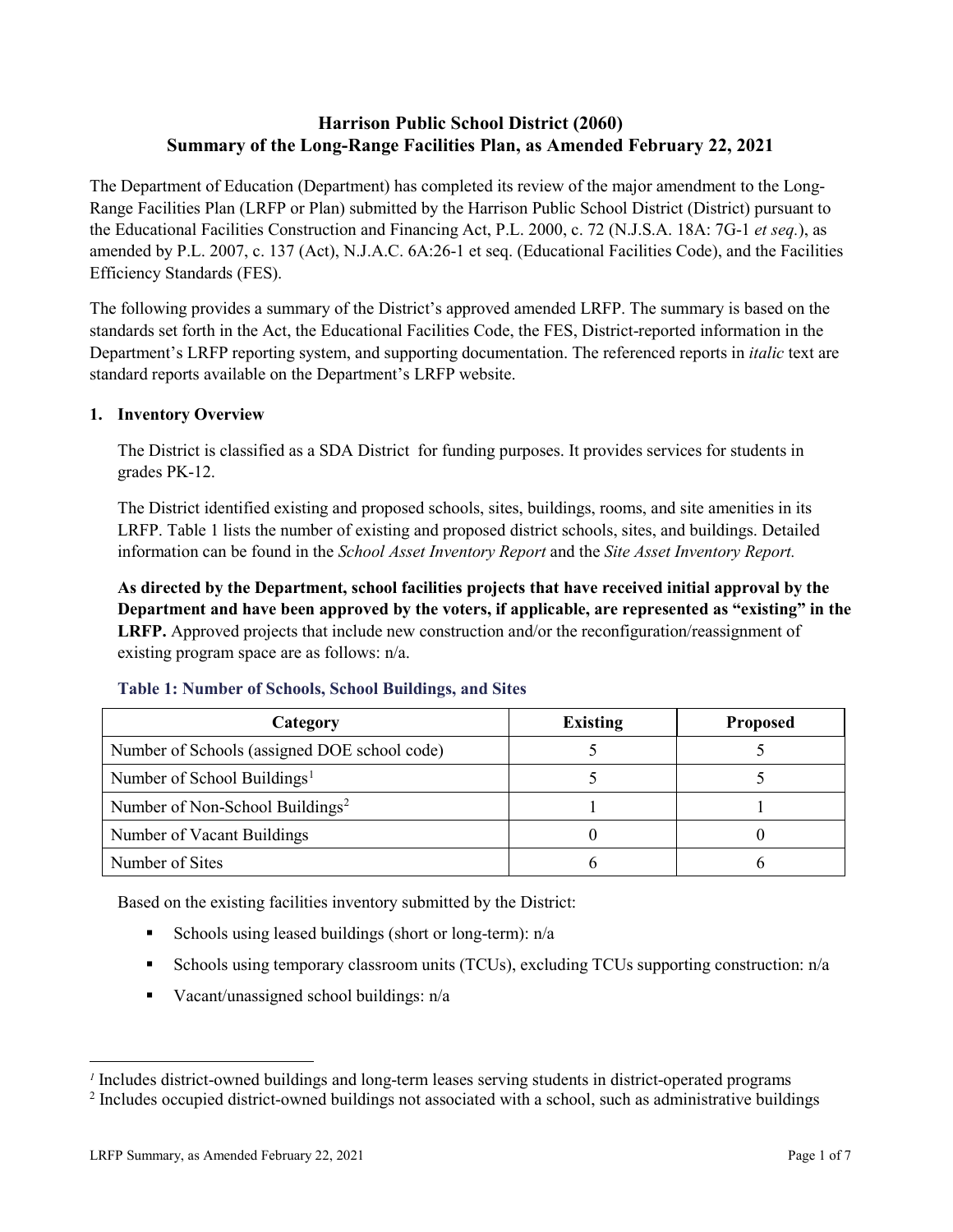Findings:

The Department has determined that the proposed inventory is adequate for approval of the District's LRFP amendment. However, the LRFP determination does not imply approval of an individual school facilities project listed within the LRFP; the District must submit individual project applications for project approval.

### **2. District Enrollments**

The District determined the number of students, or "proposed enrollments," to be accommodated for LRFP planning purposes on a district-wide basis and in each school.

The Department minimally requires the submission of a standard cohort-survival projection using historic enrollment data from the Application for School State Aid (ASSA) or NJ Smart. The cohort-survival method projection method forecasts future students based upon the survival of the existing student population as it moves from grade to grade. A survival ratio of less than 1.00 indicates a loss of students, while a survival ratio of more than 1.00 indicates the class size is increasing. For example, if a survival ratio tracking first to second grade is computed to be 1.05, the grade size is increasing by 5% from one year to the next. The cohort-survival projection methodology works well for communities with stable demographic conditions. Atypical events impacting housing or enrollments, such as an economic downturn that halts new housing construction or the opening of a charter or private school, typically makes a cohort-survival projection less reliable.

### **Proposed enrollments are based on a standard cohort-survival enrollment projection.**

Adequate supporting documentation was submitted to the Department to justify the proposed enrollments. Table 2 provides a comparison of existing and projected enrollments. All totals include special education students.

|                              | <b>Existing Enrollments</b> | <b>District Proposed Enrollments</b> |
|------------------------------|-----------------------------|--------------------------------------|
| <b>Grades</b>                | 2019-20                     | 2023-24                              |
| PK (excl. private providers) |                             |                                      |
| Grades K to 5                | 921                         | 909                                  |
| Grades 6 to 8                | 439                         | 456                                  |
| Grades 9 to 12               | 692                         | 708                                  |
| <b>Totals PK to 12</b>       | 2,059                       | 2,082                                |

# **Table 2: Enrollments**

Findings:

The Department has determined the District's proposed enrollments to be acceptable for approval of the District's LRFP amendment. The Department will require a current enrollment projection at the time an application for a school facilities project is submitted incorporating the District's most recent enrollments in order to verify that the LRFP's planned capacity is appropriate for the updated enrollments.

# **3. District Practices Capacity**

Based on information provided in the room inventories, District Practices Capacity was calculated for each school building to determine whether adequate capacity is proposed for the projected enrollments based on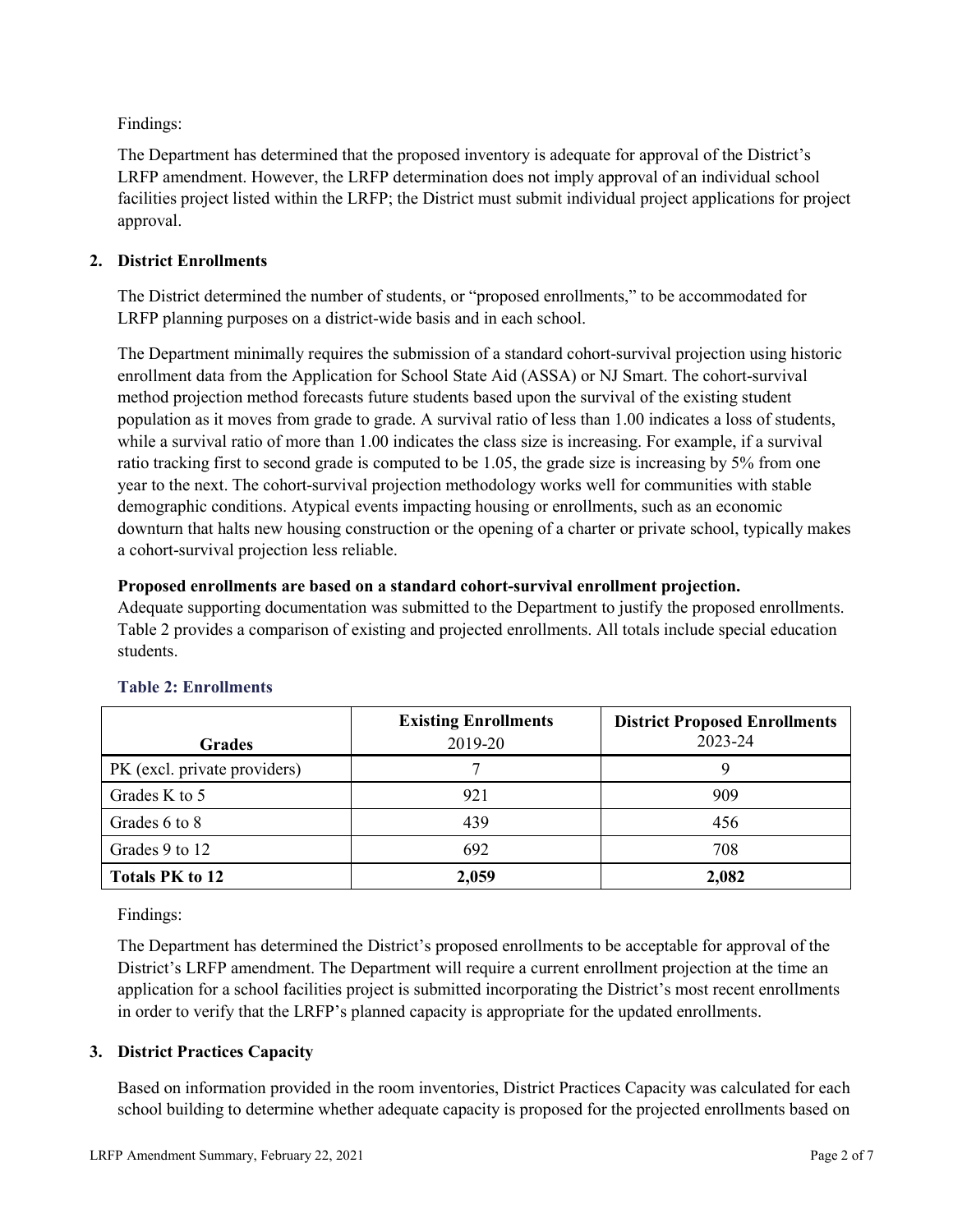district scheduling and class size practices. The capacity totals assume instructional buildings can be fully utilized regardless of school sending areas, transportation, and other operational issues. The calculations only consider district-owned buildings and long-term leases; short term leases and temporary buildings are excluded. **A capacity utilization factor of 90% for classrooms serving grades K-8 and 85% for classrooms serving grades 9-12 is applied in accordance with the FES.** No capacity utilization factor is applied to preschool classrooms.

In certain cases, districts may achieve adequate District Practices Capacity to accommodate enrollments but provide inadequate square feet per student in accordance with the FES, resulting in educational adequacy issues and "Unhoused Students." Unhoused students are considered in the "Functional Capacity" calculations used to determine potential State support for school facilities projects and are analyzed in Section 4.

Table 3 provides a summary of proposed enrollments and existing and proposed District-wide capacities. Detailed information can be found in the LRFP website reports titled *FES and District Practices Capacity Report, Existing Rooms Inventory Report, and Proposed Rooms Inventory Report.*

| <b>Grades</b>              | <b>Proposed</b><br><b>Enrollments</b> | <b>Existing</b><br><b>District</b><br><b>Practices</b><br>Capacity | <b>Existing</b><br>Deviation* | <b>Proposed</b><br><b>District</b><br><b>Practices</b><br>Capacity | <b>Proposed</b><br>Deviation* |
|----------------------------|---------------------------------------|--------------------------------------------------------------------|-------------------------------|--------------------------------------------------------------------|-------------------------------|
| Elementary ( $PK$ to 5)    | 918                                   | 1,162.20                                                           | 244.20                        | 1,143.30                                                           | 225.30                        |
| Middle $(6 \text{ to } 8)$ | 456                                   | 514.95                                                             | 58.95                         | 514.95                                                             | 58.95                         |
| High $(9 \text{ to } 12)$  | 708                                   | 904.40                                                             | 196.40                        | 904.40                                                             | 196.40                        |
| <b>District Totals</b>     | 2,082                                 | 2,581.55                                                           | 499.55                        | 2,562.65                                                           | 480.65                        |

### **Table 3: District Practices Capacity Analysis**

*\* Positive numbers signify surplus capacity; negative numbers signify inadequate capacity. Negative values for District Practices capacity are acceptable for approval if proposed enrollments do not exceed 100% capacity utilization.*

Considerations:

- Based on the proposed enrollments and existing room inventories, the District is projected to have inadequate capacity for the following grade groups, assuming all school buildings can be fully utilized: n/a
- Adequate justification has been provided by the District if the proposed capacity for a school significantly deviates from the proposed enrollments. Generally, surplus capacity is acceptable for LRFP approval if additional capacity is not proposed through new construction.

# Findings:

The Department has determined that proposed District capacity, in accordance with the proposed enrollments, is adequate for approval of the District's LRFP amendment. The Department will require a current enrollment projection at the time an application for a school facilities project is submitted, incorporating the District's most recent Fall Enrollment Report, in order to verify that the LRFP's planned capacity meets the District's updated enrollments.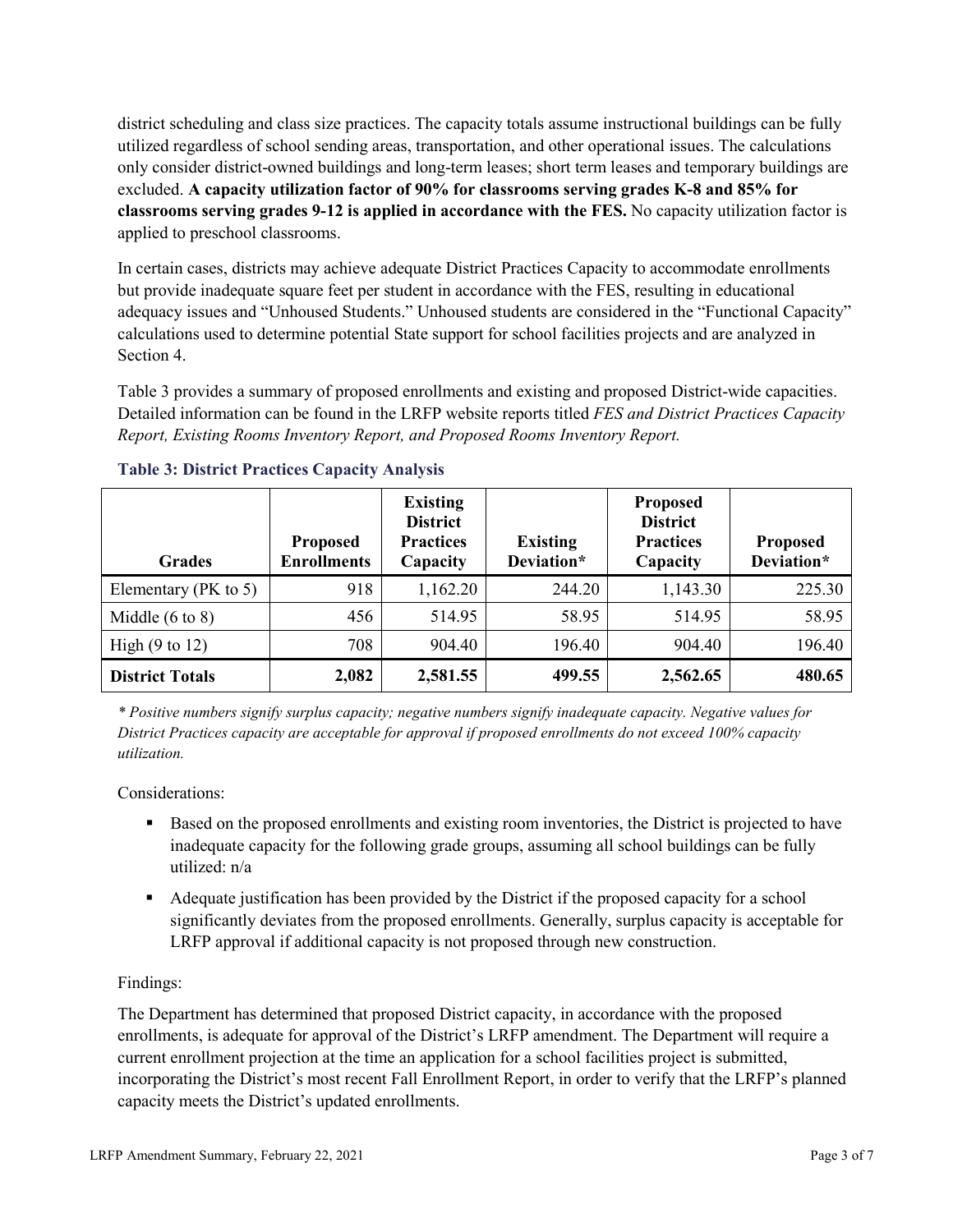### **4. New Construction Funding Eligibility**

*Functional Capacity* was calculated and compared to the proposed enrollments to provide a **preliminary estimate** of Unhoused Students and new construction funding eligibility. **A final determination will be made at the time of project application approval.**

*Functional Capacity* is the adjusted gross square footage of a school building *(total gross square feet minus excluded space)* divided by the minimum area allowance per full-time equivalent student for the grade level contained therein. *Unhoused Students* is the number of students projected to be enrolled in the District that exceeds the Functional Capacity of the District's schools pursuant to N.J.A.C. 6A:26-2.2(c). *Excluded Square Feet* includes (1) square footage exceeding the FES for any pre-kindergarten, kindergarten, general education, or self-contained special education classroom; (2) grossing factor square footage *(corridors, stairs, mechanical rooms, etc.)* that exceeds the FES allowance, and (3) square feet proposed to be demolished or discontinued from use. Excluded square feet may be revised during the review process for individual school facilities projects.

Table 4 provides a preliminary assessment of the Functional Capacity, Unhoused Students, and Estimated Maximum Approved Area for Unhoused Students for each FES grade group. The calculations exclude temporary facilities and short-term leased buildings. School buildings proposed for whole or partial demolition or reassignment to a non-school use are excluded from the calculations pending project application review. If a building is proposed to be reassigned to a different school, the square footage is applied to the proposed grades after reassignment. Buildings that are not assigned to a school are excluded from the calculations. In addition, only preschool students eligible for state funding (former ECPA students) are included. Detailed information concerning the calculations can be found in the *Functional Capacity and Unhoused Students Report* and the *Excluded Square Footage Report.*

| Category                                     | $PK/K$ to 5 | 6 to 8  | 9 to 12  | <b>Total</b> |
|----------------------------------------------|-------------|---------|----------|--------------|
| Eligible PK /K-12 Proposed Enrollments       | 918         | 456     | 708      |              |
| FES Area Allowance (SF/student)              | 125.00      | 134.00  | 151.00   |              |
| <b>Prior to Completion of Proposed Work:</b> |             |         |          |              |
| <b>Existing Gross Square Feet</b>            | 150,046     | 108,689 | 151,021  | 409,756      |
| <b>Adjusted Gross Square Feet</b>            | 147,200     | 91,595  | 145,296  | 384,091      |
| <b>Adjusted Functional Capacity</b>          | 1,177.60    | 683.54  | 962.23   |              |
| <b>Unhoused Students</b>                     | 0.00        | 0.00    | 0.00     |              |
| Est. Max. Area for Unhoused Students         | 0.00        | 0.00    | 0.00     |              |
| <b>After Completion of Proposed Work:</b>    |             |         |          |              |
| Gross Square Feet                            | 151,051     | 113,949 | 151,021  | 416,021      |
| New Gross Square Feet                        | 1,005       | 5,260   | $\theta$ | 6,235        |
| <b>Adjusted Gross Square Feet</b>            | 148,205     | 96,855  | 145,296  | 390356       |
| <b>Functional Capacity</b>                   | 1,185.64    | 722.80  | 962.23   |              |
| Unhoused Students after Construction         | 0.00        | 0.00    | 0.00     |              |
| Est. Max. Area Remaining                     | 0.00        | 0.00    | 0.00     |              |

### **Table 4: Estimated Maximum Approved Area for Unhoused Students**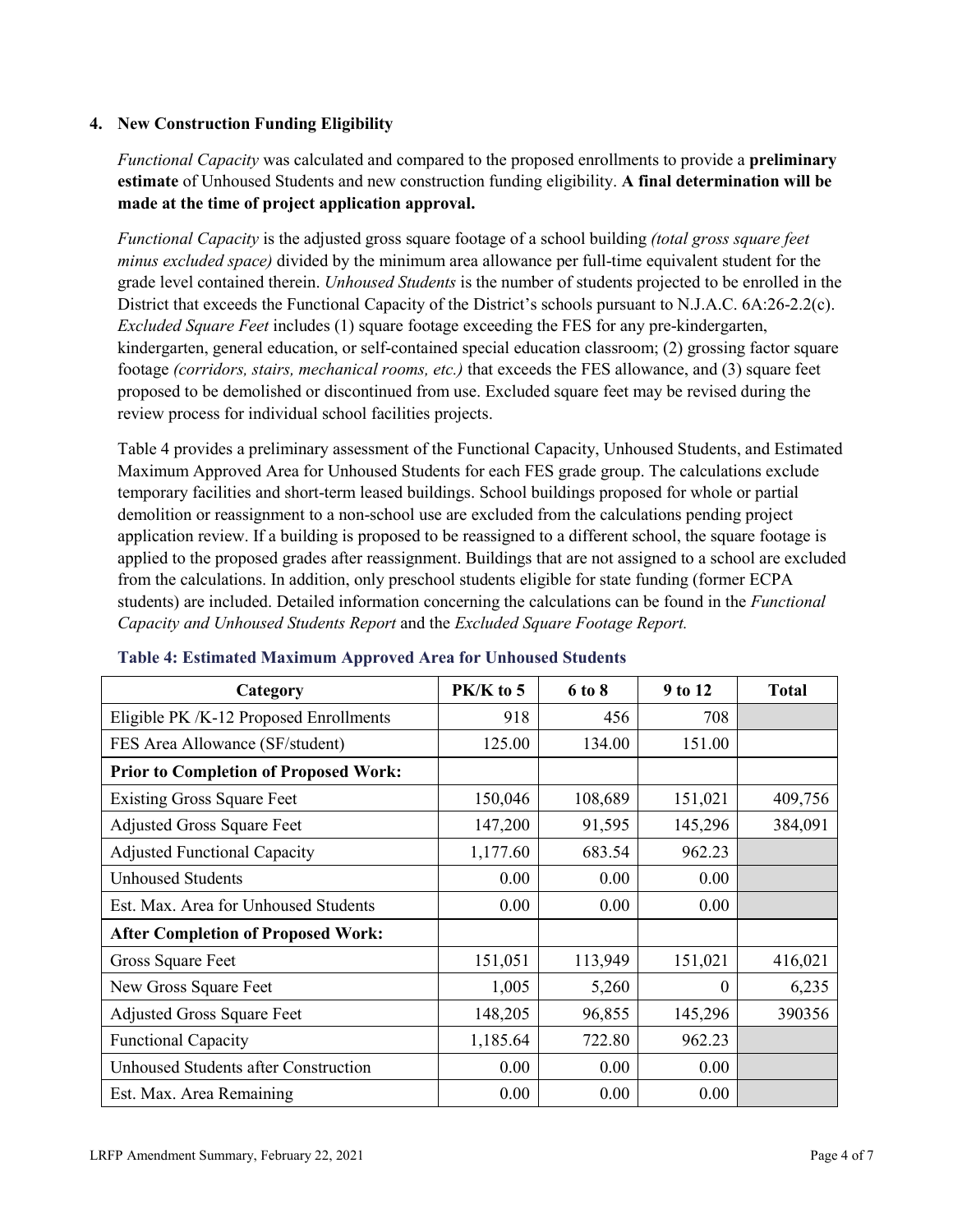Facilities used for non-instructional or non-educational purposes are ineligible for State support under the Act. However, projects for such facilities shall be reviewed by the Department to determine whether they are consistent with the District's LRFP and whether the facility, if it is to house students (full or part time) conforms to educational adequacy requirements. These projects shall conform to all applicable statutes and regulations.

Estimated costs represented in the LRFP by the District are for capital planning purposes only. The estimates are not intended to represent preliminary eligible costs or final eligible costs of approved school facilities projects.

Considerations:

- The District does not have approved projects pending completion, as noted in Section 1, that impact the Functional Capacity calculations.
- **The Functional Capacity calculations** *exclude* square feet proposed for demolition or discontinuation for the following FES grade groups and school buildings pending a feasibility study and project review: n/a.
- Based on the preliminary assessment, the District has Unhoused Students prior to the completion of proposed work for the following FES grade groups: n/a.
- New construction is proposed for the following FES grade groups: PK-5, 6-8.
- Proposed new construction exceeds the estimated maximum area allowance for Unhoused Students prior to the completion of the proposed work for the following grade groups: PK-5, 6-8.
- The District, based on the preliminary LRFP assessment, will not have Unhoused Students after completion of the proposed LRFP work. If the District is projected to have Unhoused Students, adequate justification has been provided to confirm educational adequacy in accordance with Section 6 of this determination.

### Findings:

Functional Capacity and Unhoused Students calculated in the LRFP are preliminary estimates. Preliminary Eligible Costs (PEC) and Final Eligible Costs (FEC) will be included in the review process for specific school facilities projects. A feasibility study undertaken by the District is required if building demolition or replacement is proposed per N.J.A.C. 6A:26-2.3(b)(10).

### **5. Proposed Work**

The District assessed program space, capacity, and physical plant deficiencies to determine corrective actions. Capital maintenance, or *"system actions,"* address physical plant deficiencies due to operational, building code, and /or life cycle issues. Inventory changes, or *"inventory actions,*" add, alter, or eliminate sites, site amenities, buildings, and/or rooms.

The Act (N.J.S.A. 18A:7G-7b) provides that all school facilities shall be deemed suitable for rehabilitation unless a pre-construction evaluation undertaken by the District demonstrates to the satisfaction of the Commissioner that the structure might pose a risk to the safety of the occupants even after rehabilitation or that rehabilitation is not cost-effective. Pursuant to N.J.A.C. 6A:26-2.3(b)(10), the Commissioner may identify school facilities for which new construction is proposed in lieu of rehabilitation for which it appears from the information presented that new construction is justified, provided, however, that for such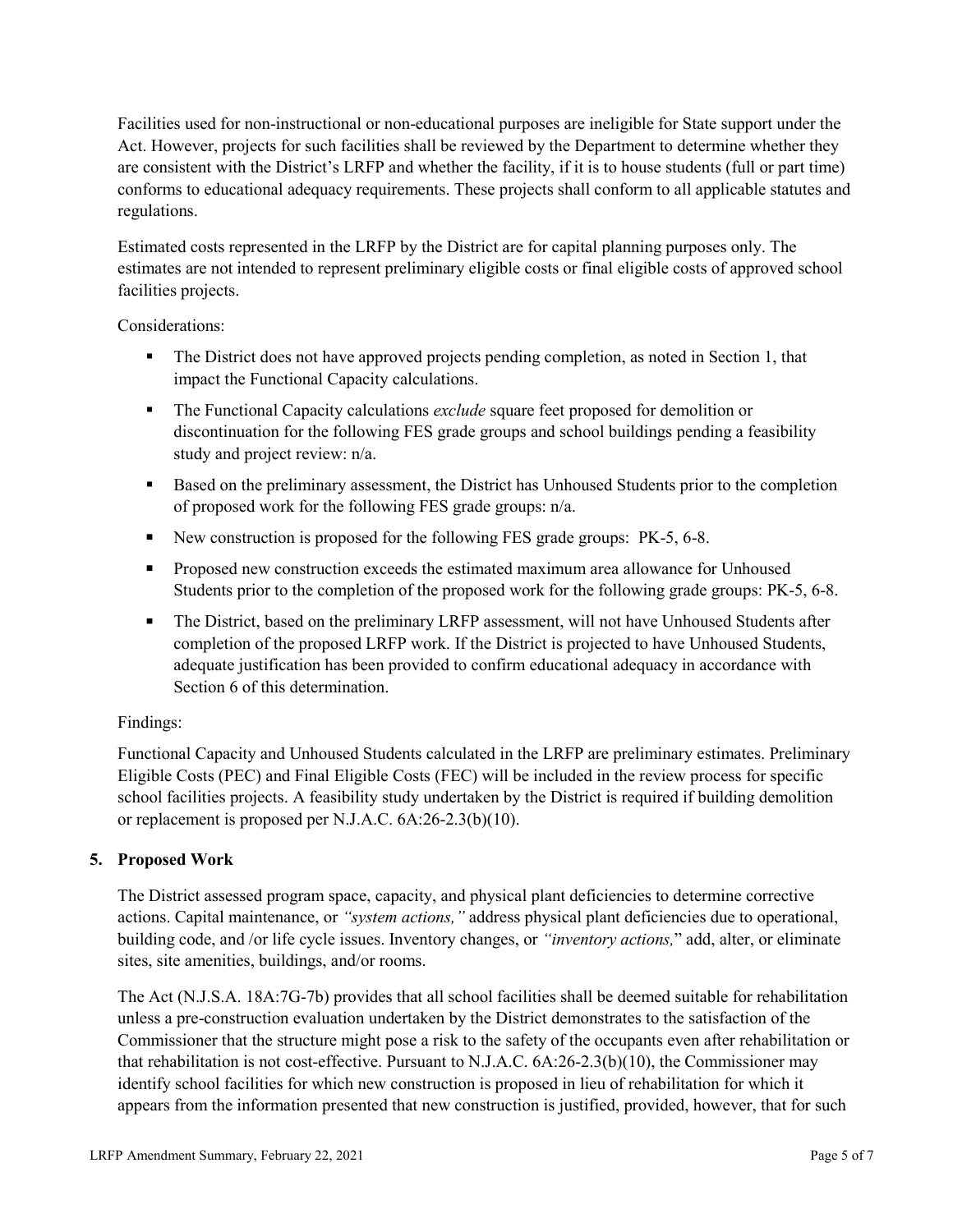school facilities so identified, the District must submit a feasibility study as part of the application for the specific school facilities project. The cost of each proposed building replacement is compared to the cost of additions or rehabilitation required to eliminate health and safety deficiencies and to achieve the District's programmatic model.

Table 5 lists the scope of work proposed for each school based on the building(s) serving their student population. Proposed inventory changes are described in the LRFP website reports titled *"School Asset Inventory Report and "Proposed Room Inventory Report."* Information concerning proposed systems work, or capital maintenance can be found in the "LRFP Systems Action Summary Report."

With the completion of the proposed work, the following schools are proposed to be eliminated: n/a; the following schools are proposed to be added: n/a.

| <b>Proposed Scope of Work</b>                                                                  | <b>Applicable Schools</b>                           |
|------------------------------------------------------------------------------------------------|-----------------------------------------------------|
| <b>Renovation only</b> (no new construction)                                                   |                                                     |
| System actions only (no inventory actions)                                                     | Harrison High School (050)                          |
| Existing inventory actions only (no systems actions)                                           | n/a                                                 |
| Systems and inventory changes                                                                  | Lincoln ES $(060)$                                  |
| <b>New construction</b>                                                                        |                                                     |
| Building addition only (no systems actions)                                                    | n/a                                                 |
| Renovation and building addition (system, existing<br>inventory, and new construction actions) | Hamilton Intermediate (061); Washington<br>MS (070) |
| New building on existing site                                                                  | n/a                                                 |
| New building on new or expanded site                                                           | n/a                                                 |
| Site and building disposal (in addition to above scopes)                                       |                                                     |
| Partial building demolition                                                                    | n/a                                                 |
| Whole building demolition                                                                      | n/a                                                 |
| Site and building disposal or discontinuation of use                                           | n/a                                                 |

#### **Table 5: School Building Scope of Work**

Findings:

The Department has determined that the proposed work is adequate for approval of the District's LRFP amendment. However, Department approval of proposed work in the LRFP does not imply the District may proceed with a school facilities project. The District must submit individual project applications with cost estimates for Department project approval. Both school facilities project approval and other capital project review require consistency with the District's approved LRFP.

### **6. Proposed Room Inventories and the Facilities Efficiency Standards**

The District's proposed school buildings were evaluated to assess general educational adequacy in terms of compliance with the FES area allowance pursuant to N.J.A.C. 6A:26-2.2 and 2.3.

District schools proposed to provide less square feet per student than the FES after the completion of proposed work as indicated in Table 5 are as follows: n/a